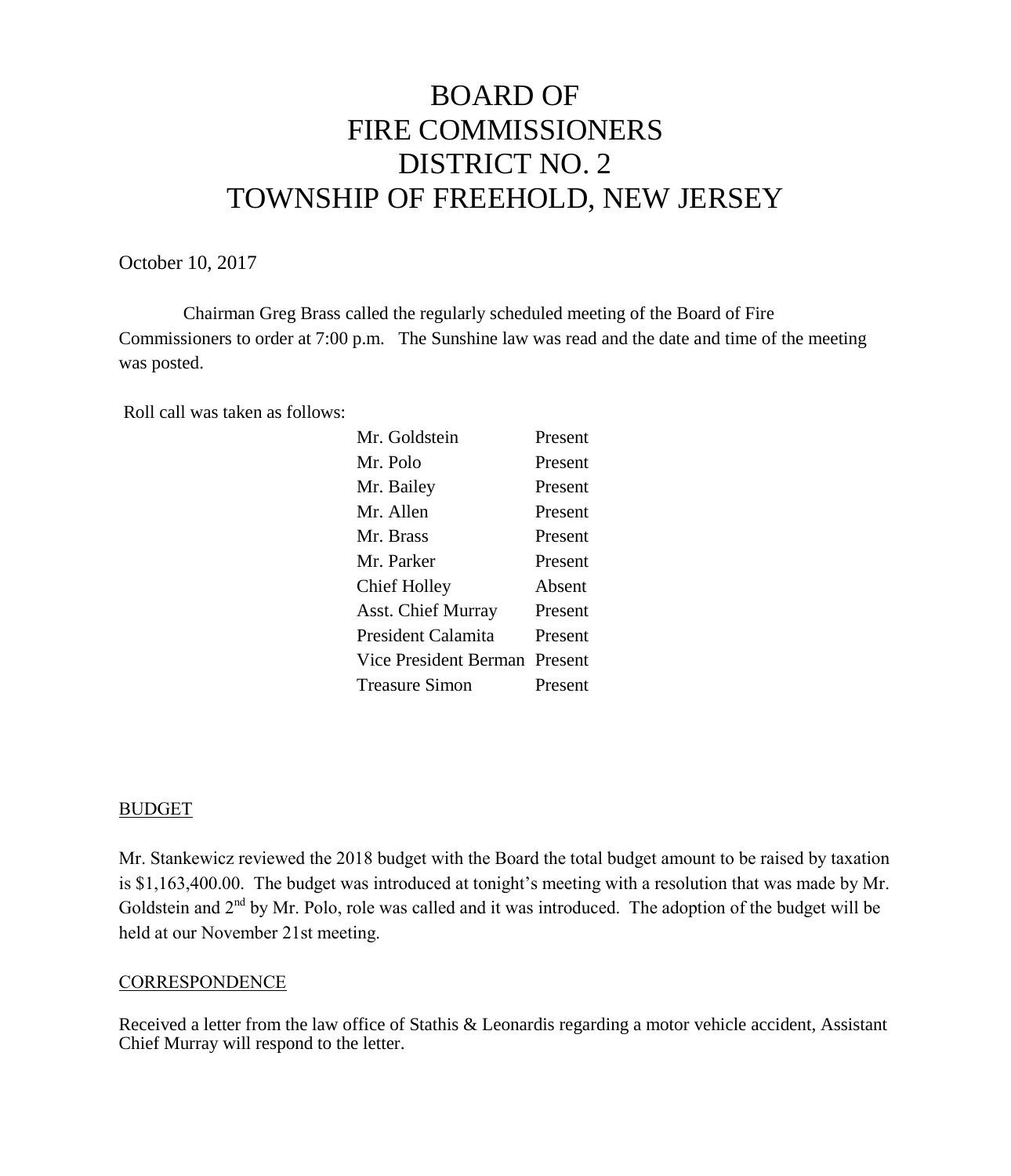#### CHIEF'S REPORT

77', the A.C. compressor seized and started smoking and sparking, Allied Diesel to get fixed. Chief Holley wants to purchase the following items:

10 Pairs of gear at \$3,308.19 each 6 Voice Amplifiers and mounts at \$480.00 each 10 Pairs of gloves at \$75.00 each 10 Pairs of boots at \$364.50 each 10 Hoods and bibs at 76.00 each Pick head axe at \$52.50 each Flat head axe at 85.79 each 6' the Farrell hook at \$98.75 each 6" NY pike pole with gas shut off at \$98.75 each 10 Helmets at \$416.80 each 1 Leather helmet at \$878.40 2 Blowhard electrical fan for \$3,450.00 each Battery powered smoke ejector at \$3,146.40 each

The Board recommends purchasing 25 pairs of gloves from NJ Fire Equipment and Mr. Goldstein will check the Co-Op for better pricing on the above items.

## RADIO AND ALARM

Spillman- Up and running Assistant Chief Murray will get prices for new pagers.

### BUILDING

Paving project at Daniels Way is complete. Ocean Securities Alarms were all good, need to replace 1 defective camera at Daniels Way Firehouse.

### INSURANCE

'90 Estimate for Ken's Auto Body is \$1,246.00

Mr. Goldstein has been in contact with the insurance company for payment on the door at Dutch lane Rd Firehouse and '77.

### MAINTENANCE

'77 had an issue with the A.C. compressor and the belt broke. '77 was looked at by Fire and Safety and advised it has to go to Allied Diesel for repair, A.C. is out of service until it is fixed.

'90 is complete with repairs and deficiencies for the year.